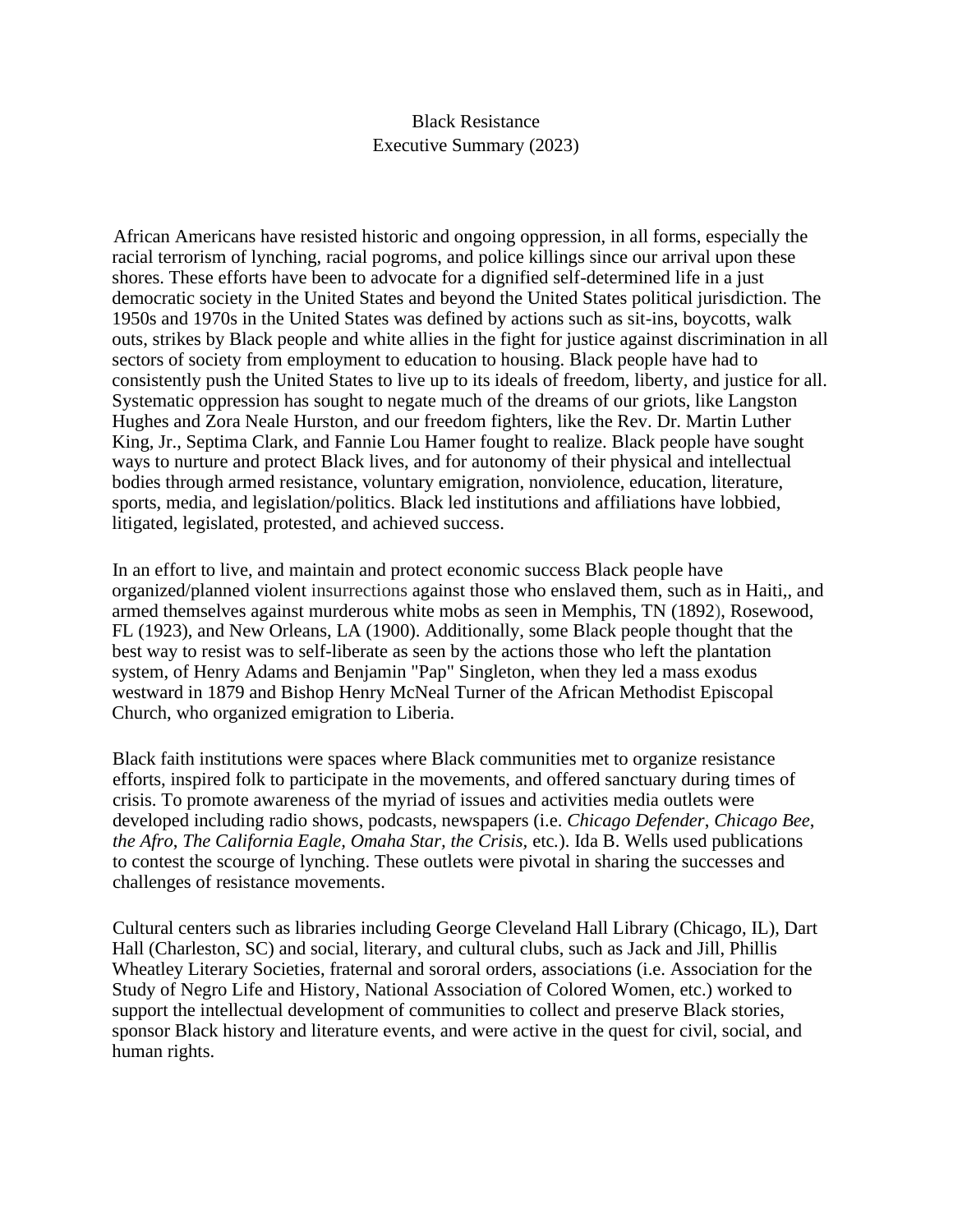Black medical professionals worked with others to establish nursing schools, hospitals, and clinics in order to provide spaces for Black people to get quality health care, which they often did (and do not) receive at mainstream medical institutions. For economic and financial independence businesses, such as Binga Bank, Johnson Publishing Company, Parker House Sausage Company, Soft and Sheen, etc., were developed to keep funds within the community. In order to resist inequality and to advocate for themselves Black men and women formed labor unions based on trades and occupations, some examples, include the Colored National Labor Union, Colored Musicians Club, Coalition of Black Trade Unionists, and Negro American Labor Council.

Education, whether in elementary, secondary, or higher education institutions have been seen as a way for Black people and communities to resist the narrative that Black people are intellectually inferior. When Carter G. Woodson founded Negro History Week (NHW) in 1926, he saw it as a way to provide a space and resources to critically educate students about their history. The grassroots network of Black teachers used this week not only to lionize individuals and narratives, but also to teach students about racial progress, and as well as shared and collective responsibility. They developed assignments and curriculum to provide students with the tools to succeed. Historically Black Colleges and Universities (HBCUs), were developed by Northern white philanthropists, but they emerged as a space for the formation of activists, artists, business owners, educators, etc. and their continued operation have stood as testament to Black investment and creative thinking in the face of the changing landscape of higher education. Furthermore, students at HBCUs were at the forefront of the Civil Rights Movement, Black Power Movements, and social justice movements from the nineteenth to twenty-first centuries.

African American spirituals, gospel, folk music, hip-hop, and rap have been used to express struggle, hope, and for solidarity in the face of racial oppression. Music has been used to illustrate societal issues including white and state sanctioned violence (i.e. Billie Holiday's Strange Fruit), sexual politics (i.e. Salt-N-Pepa's Let's Talk About Sex), as motivation, for strength against harassment, and to experience freedom. The Black artists, writers, photographers, and musicians who participated in the Black Arts Movement, the Harlem Renaissance, and the Chicago Black Renaissance were the soundtrack and the visual representation of resistance movements. These individuals created art that supported the resistance movements, but also provided a space for Black people to express love and joy. Creatives used poetry, fiction, short stories, plays, films, and television to counter stereotypes and to imagine a present and future with Black people in it.

Sports are a world pastime, and it both brings people together and separates them. Black athletes have used sports as a way to advocate for social issues and for political agendas. Serena Williams, Flo Jo, Jesse Owens, Tommie Smith, John Carlos, Jackie Robinson, Colin Kaepernick, Simone Biles, and many others have used their public forum to bring awareness to issues that affect society as they resisted the idea that they cannot or should not speak about political, cultural, or social issues. Black athletic activists have often suffered personal and economic consequences due to their stances, speech, and actions, but to them it has been worth